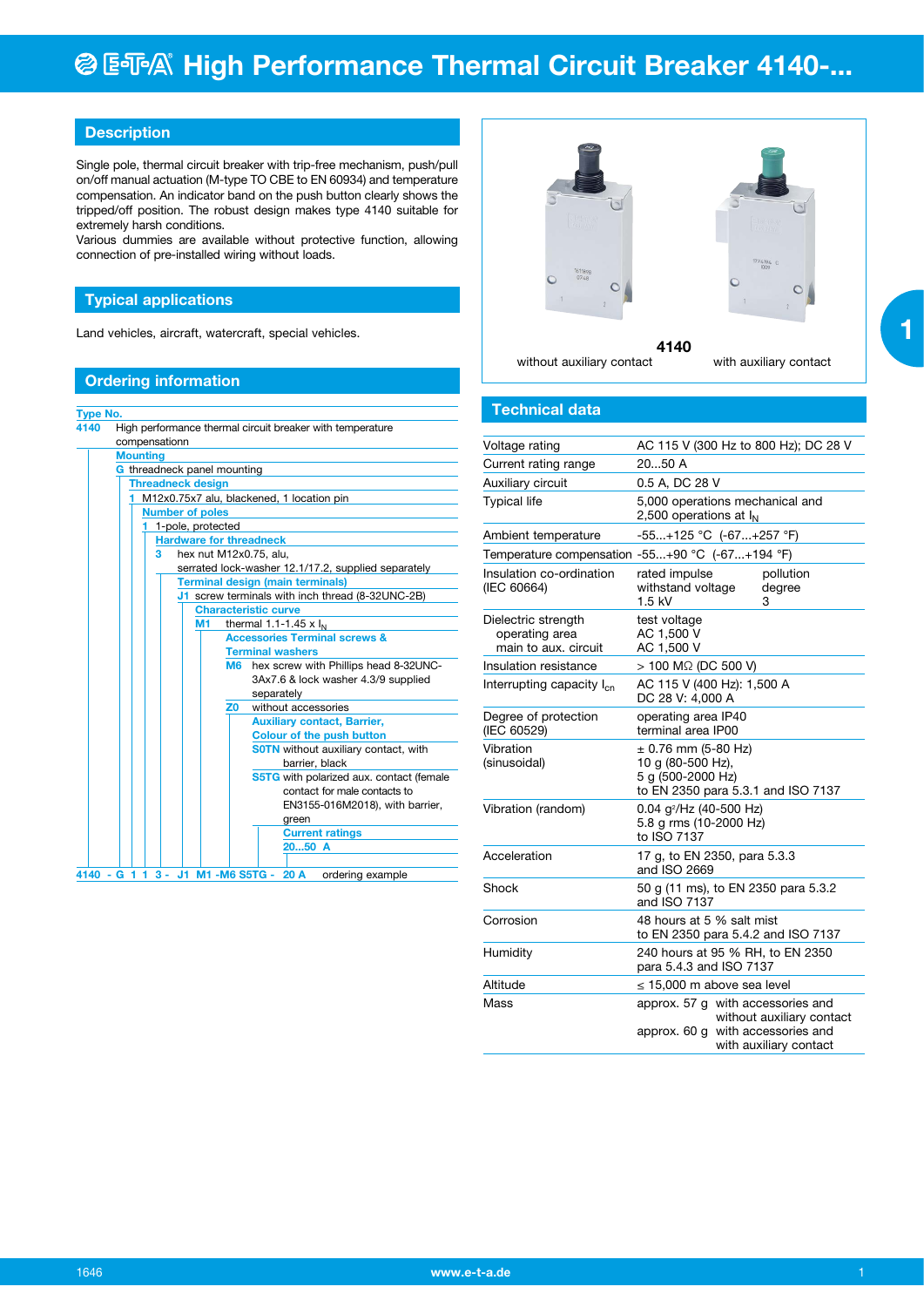#### **Standard current ratings and typical volt drop values**

| <b>Current rating (A)</b> | Volt drop per pole (mV) |  |
|---------------------------|-------------------------|--|
| 20                        | 150                     |  |
| 25                        | 150                     |  |
| 30                        | 150                     |  |
| 35                        | 150                     |  |
| 40                        | 120                     |  |
| 45                        | 120                     |  |
| 50                        | 120                     |  |

#### **Approvals**

| <b>Authority</b> | Standard    | <b>Voltage ratings</b>             | Current<br>ratings |
|------------------|-------------|------------------------------------|--------------------|
| Airbus           | EN 3661-005 | AC 115 V, 400 Hz<br><b>DC 28 V</b> | 2050A<br>20.50A    |

#### **Dimensions**

**4140-G113-J1M1-Z0S0TN-..** (NSA 931321, prEN 2794-004) **4140-G113-J1M1-M6S0TN-..** (NSA 931321, prEN 2794-004)



**4140-G113-J1M1-Z0S5TG-..** (ASNE 0732-005, EN 3661-005) **4140-G113-J1M1-M6S5TG-..** (ASNE 0732-005, EN 3661-005)



This is a metric design and millimeter dimensions take precedence  $(\frac{mm}{inoh})$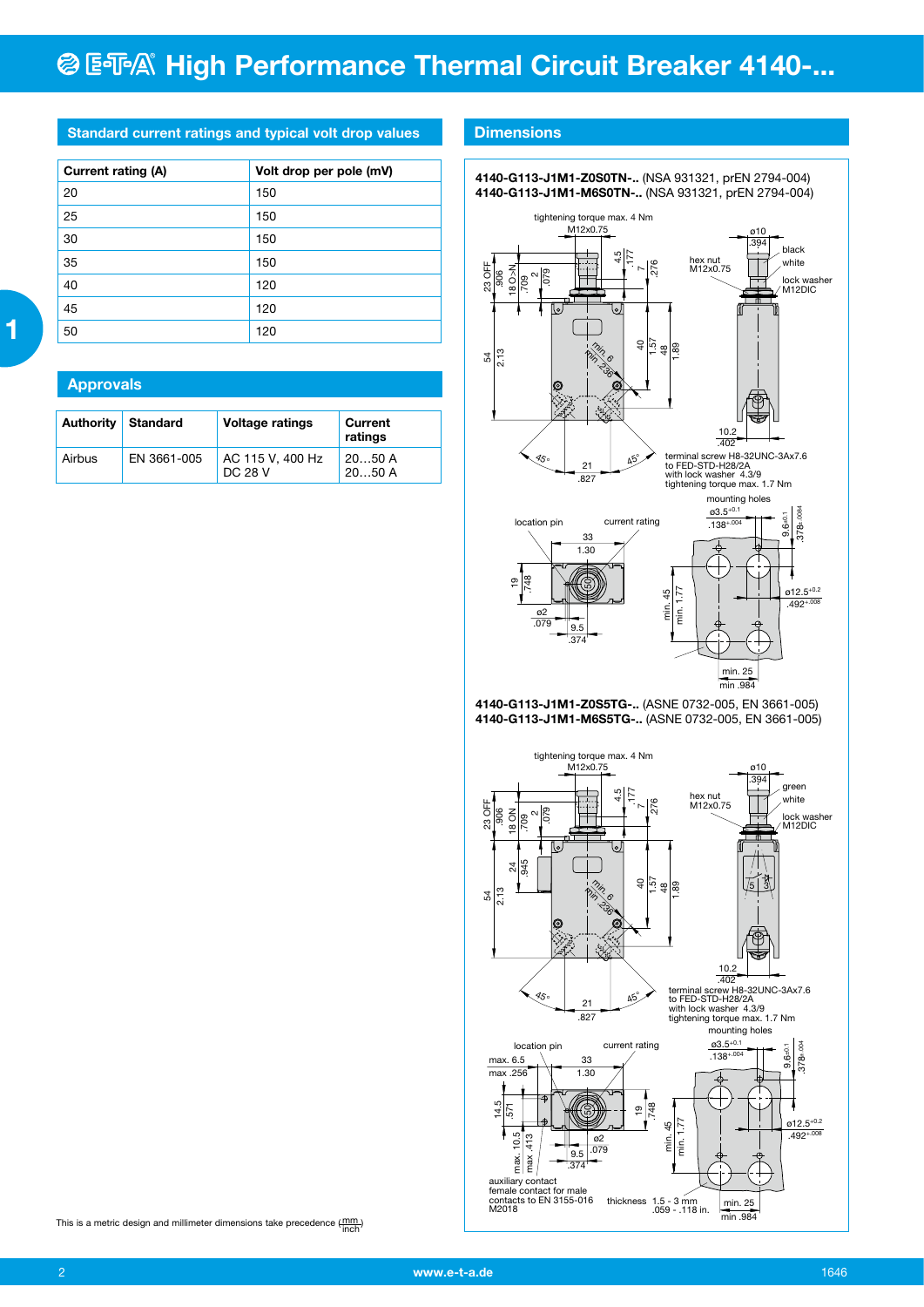## **@ E T A High Performance Thermal Circuit Breaker 4140-...**



This is a metric design and millimeter dimensions take precedence  $(\frac{mm}{inch})$ 

0.65 .026

ø12.35

.486

.270

All dimensions without tolerances are for reference only. In the interest of improved design, performance and cost effectiveness the right to make changes in these specifications without notice is reserved.Product markings may not be exactly as the ordering codes. Errors and omissions excepted.

 $\frac{4}{25}$ 

 **1**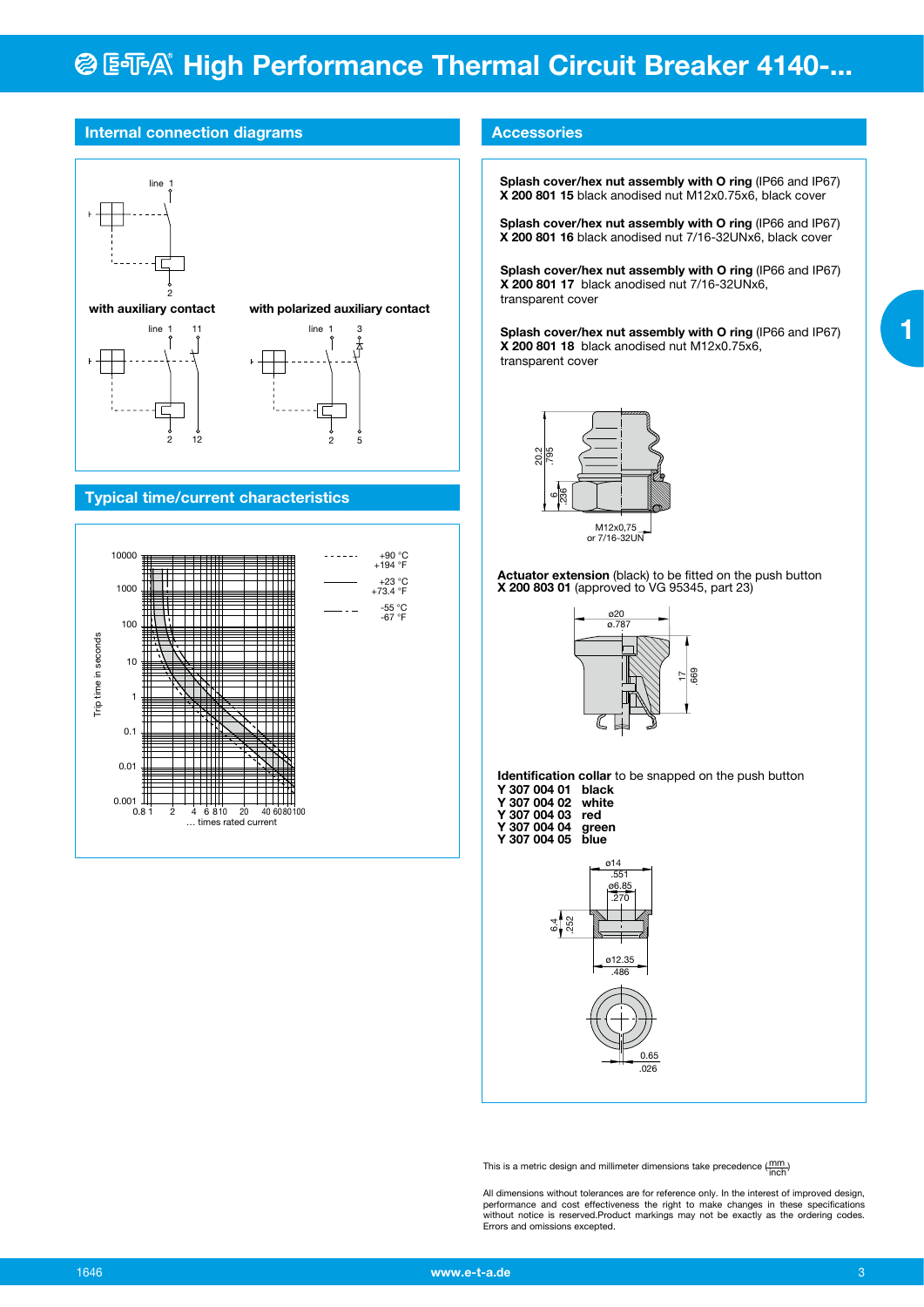